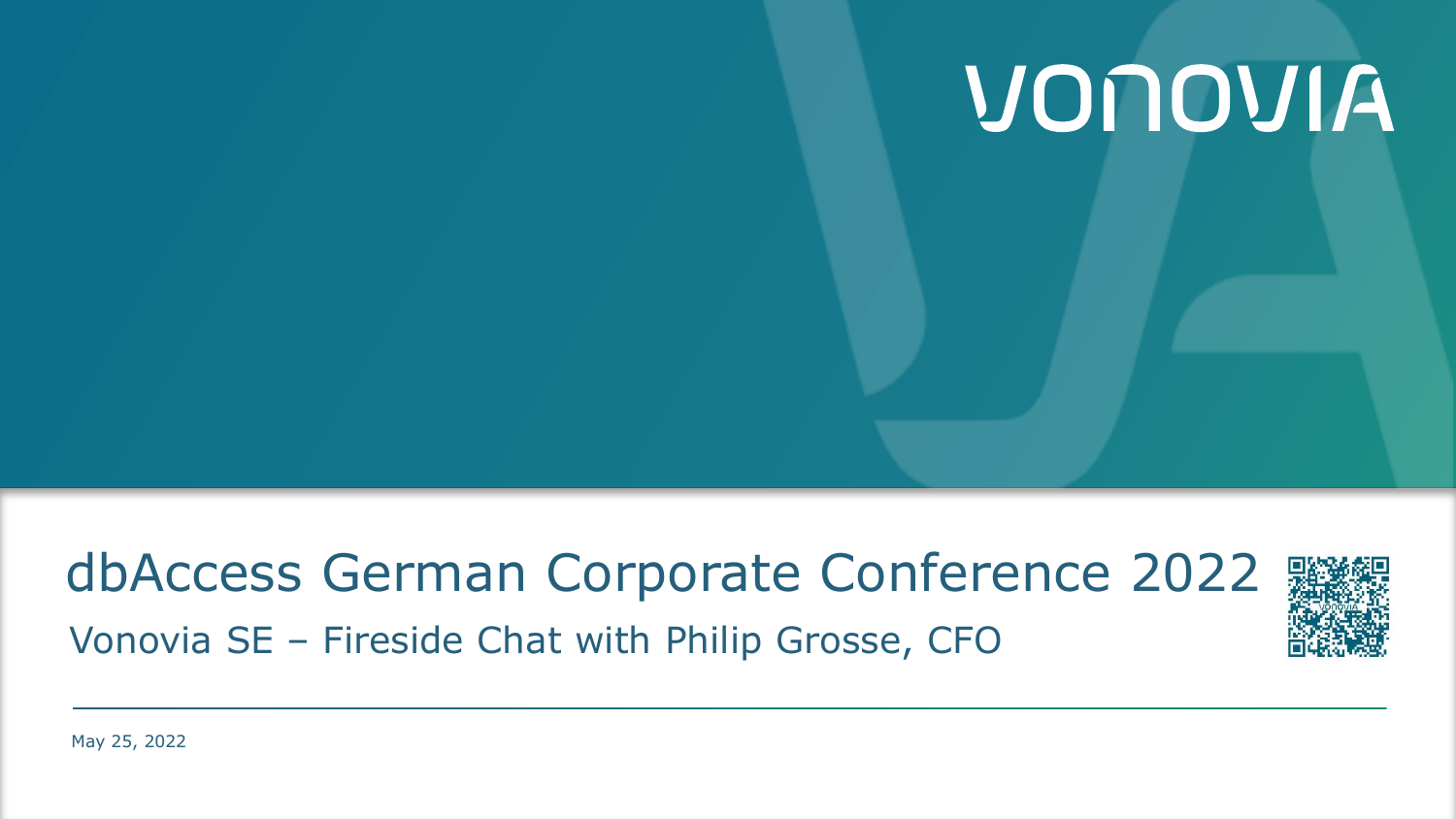### **Disclaimer**

This presentation has been specifically prepared by Vonovia SE and/or its affiliates (together, "Vonovia") for internal use. Consequently, it may not be sufficient or appropriate for the purpose for which a third party might use it.

This presentation has been provided for information purposes only and is being circulated on a confidential basis. This presentation shall be used only in accordance with applicable law, e.g. regarding national and international insider dealing rules, and must not be distributed, published or reproduced, in whole or in part, nor may its contents be disclosed by the recipient to any other person. Receipt of this presentation constitutes an express agreement to be bound by such confidentiality and the other terms set out herein.

This presentation includes statements, estimates, opinions and projections with respect to anticipated future performance of Vonovia ("forward-looking statements") which reflect various assumptions concerning anticipated results taken from Vonovia's current business plan or from public sources which have not been independently verified or assessed by Vonovia and which may or may not prove to be correct. Any forwardlooking statements reflect current expectations based on the current business plan and various other assumptions and involve significant risks and uncertainties and should not be read as quarantees of future performance or results and will not necessarily be accurate indications of whether or not such results will be achieved. Any forward-looking statements only speak as at the date the presentation is provided to the recipient. It is up to the recipient of this presentation to make its own assessment of the validity of any forward-looking statements and assumptions and no liability is accepted by Vonovia in respect of the achievement of such forwardlooking statements and assumptions.

Vonovia accepts no liability whatsoever to the extent permitted by applicable law for any direct, indirect or consequential loss or penalty arising from any use of this presentation, its contents or preparation or otherwis connection with it.

No representation or warranty (whether express or implied) is given in respect of any information in this presentation or that this presentation is suitable for the recipient's purposes. The delivery of this presentation d not imply that the information herein is correct as at any time subsequent to the date hereof.

Vonovia has no obligation whatsoever to update or revise any of the information, forward-looking statements or the conclusions contained herein or to reflect new events or circumstances or to correct any inaccuracies which may become apparent subsequent to the date hereof.

This presentation does not, and is not intended to, constitute or form part of, and should not be construed as, an offer to sell, or a solicitation of an offer to purchase, subscribe for or otherwise acquire, any securitie the Company nor shall it or any part of it form the basis of or be relied upon in connection with or act as any inducement to enter into any contract or commitment or investment decision whatsoever.

This presentation is neither an advertisement nor a prospectus and is made available on the express understanding that it does not contain all information that may be required to evaluate, and will not be used by the attendees/recipients in connection with, the purchase of or investment in any securities of the Company. This presentation is selective in nature and does not purport to contain all information that may be required to evaluate the Company and/or its securities. No reliance may or should be placed for any purpose whatsoever on the information contained in this presentation, or on its completeness, accuracy or fairness.

This presentation is not directed to or intended for distribution to or use by, any person or entity that is a citizen or resident or located in any locality, state, country or other jurisdiction where such distribution, publication, availability or use would be contrary to law or regulation or which would require any registration or licensing within such jurisdiction.

Neither this presentation nor the information contained in it may be taken, transmitted or distributed directly or indirectly into or within the United States, its territories or possessions. This presentation is not an of securities for sale in the United States. The securities of the Company have not been and will not be registered under the US Securities Act of 1933, as amended (the "Securities Act") or with any securities regulatory authority of any state or other jurisdiction of the United States. Consequently, the securities of the Company may not be offered, sold, resold, transferred, delivered or distributed, directly or indirectly, into or within United States except pursuant to an exemption from, or in a transaction not subject to, the registration requirements of the Securities Act and in compliance with any applicable securities laws of any state or other jurisdiction of the United States unless registered under the Securities Act.

Tables and diagrams may include rounding effects.

Per share numbers for 2013-2014 are TERP.adjusted (TERP factor: 1.051). Subscription rights offering in 2015 due to Südewo acquisition.

Per share numbers for 2013-2020 are TERP adjusted (TERP factor: 1.067). Subscription rights offering in 2021 due to Deutsche Wohnen acquisition.